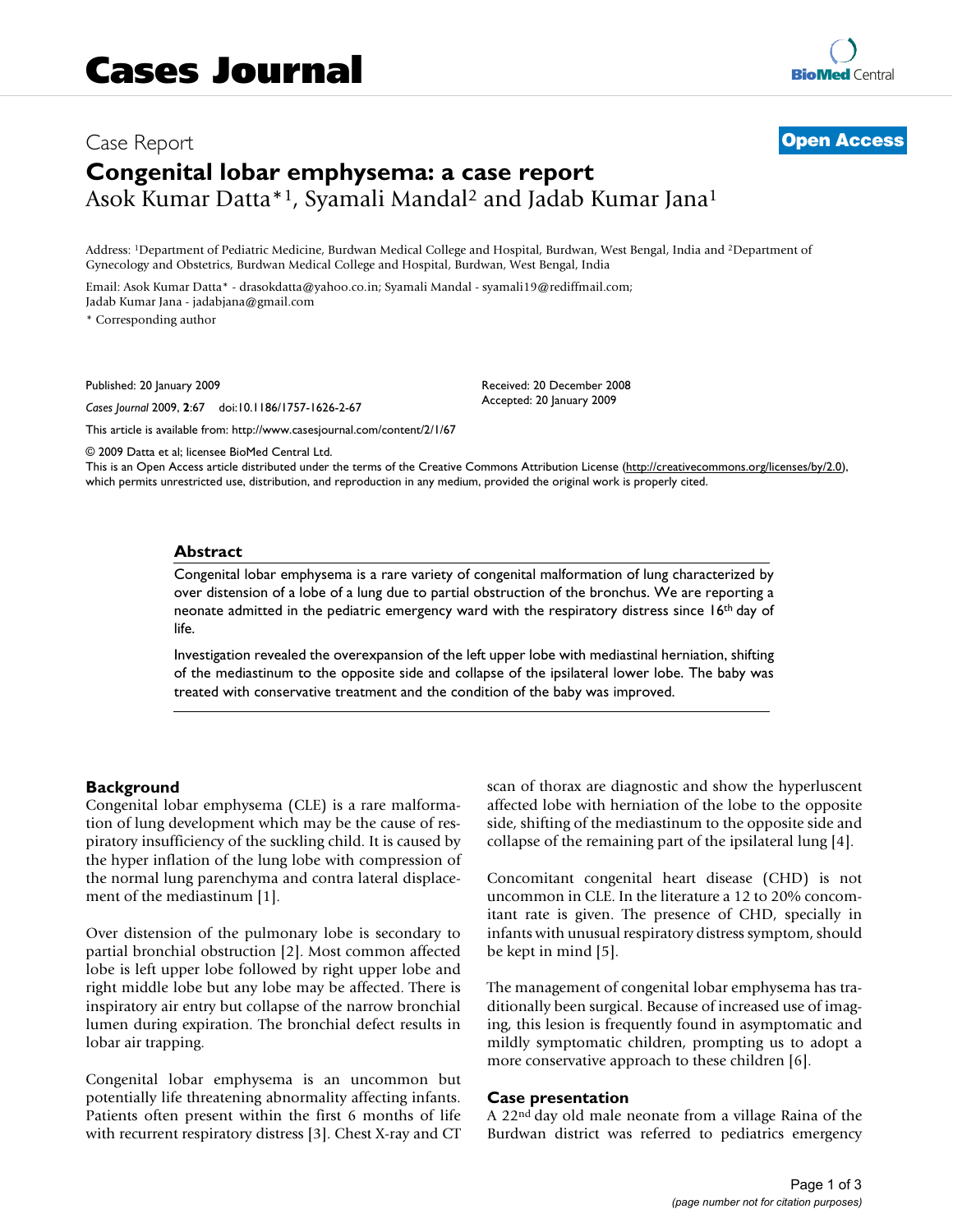ward for respiratory difficulty for last1 week. There was no history of cyanosis, jaundice, convulsion and sign of heart failure.

He was from a poor socioeconomic status family,

Antenatal history of mother was uneventful, Ultrasonography was not done at that time. Baby was normally delivered in a rural hospital. Immediate postnatal period was normal.

Baby was breast fed and immunized at par.

On examination the baby was found in mild respiratory difficulty, respiration rate was 80 per minute, heart rate 130 per minute, facies normal, weight was 3.0 kg, length 55 cm and head circumference 35 cm. There was no cyanosis, jaundice or any signs of heart failure.

Examination of respiratory system revealed less movement of left upper chest, trachea was shifted to the right, vocal resonance was decreased in left side and on auscultation diminished breath sound was found on left side.

Other systems appeared normal.

Chest X-ray showed marked overdistension of the the left upper lobe with mediastinal shift to the right and collapse of the ipsilateral remaining lung field (Figure 1). On lateral view,

The heart was displaced posteriorly with retrosternal luscency representing an anteriorly herniated lobe(Figure 2).



#### **Figure 1**

**Chest X-ray PA view**. Chest X-ray showed marked overdistension of the the left upper lobe with mediastinal shift to the right and collapse of the ipsilateral remaining lung field.



**Figure 2 Left lateral view of Chest X-ray**. On lateral view, the heart is displaced posteriorly with retrosternal luscency representing an anteriorly herniated lobe.

CT scan showed a hyperluscent, hyper extended lobe (attenuated but intact pattern of organized vascularity) with midline substantial herniation, compression of the remaining lung and the mediastinum is significantly shifted away from the side of the abnormal lobe (Figure 3 and 4).

# **Discussion**

Our patient had all the features suggestive of the CLE. The baby presented in the neonatal period which is most common. With the investigation facilities available the baby with mild respiratory distress like our case can be diagnosed easily. Antenatal diagnosis can be done with Ultrasonography which was missing in our case [7]. Controversy exists regarding surgical and conservative management of this malformation. There is no contentious opinion. One opinion is in favor of conservative management for mild cases but stringent follow up is necessary [6]. In our case conservative management was given and we are following up the baby. Now the age of the is one and half month. He is normal and growing up as per other baby of same age and sex.